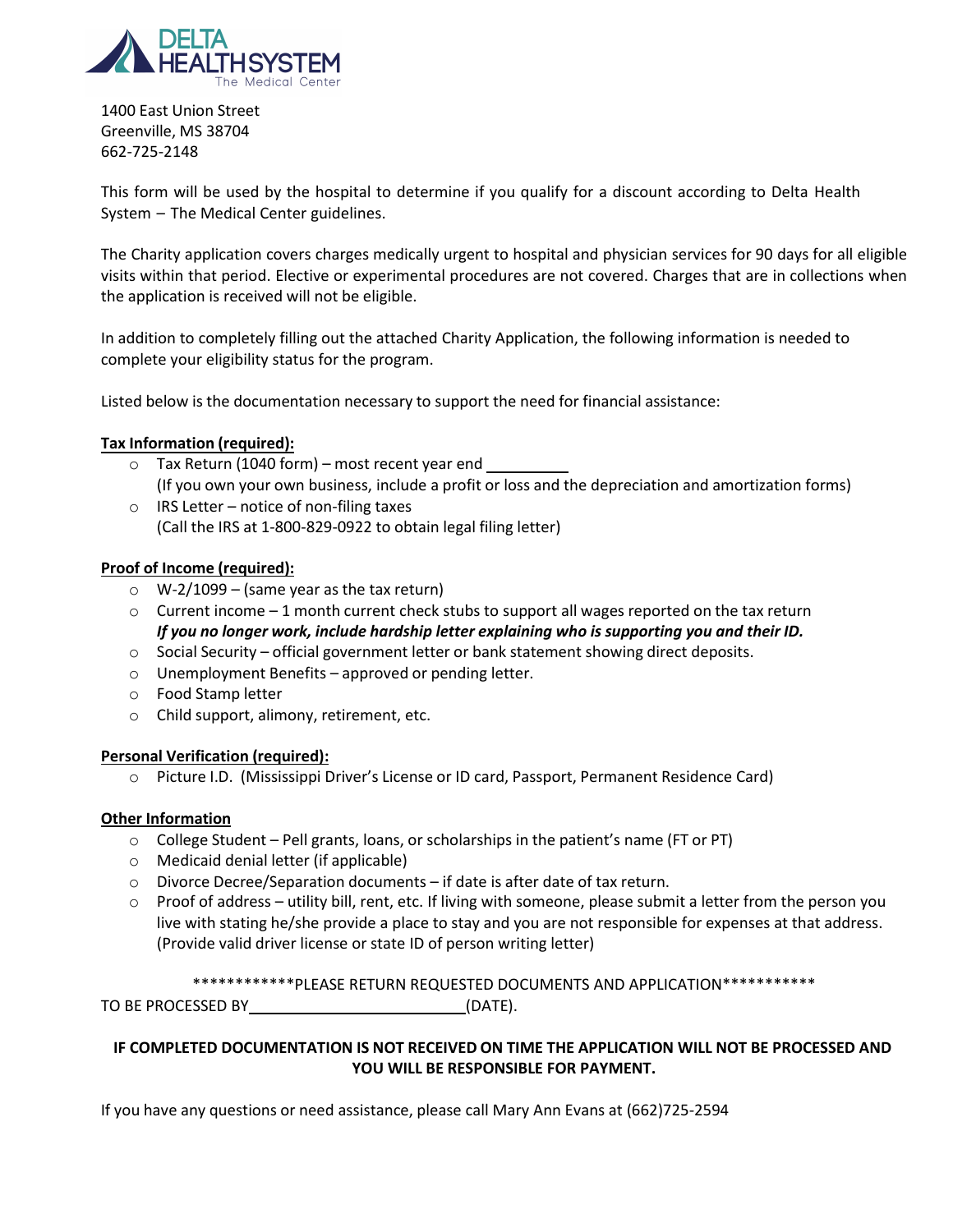

1400 East Union Street Greenville, MS 38704 662-725-2148

|                                                                                                                                                        |                                                                                 | Delta Health System- The Medical Center Charity |                    |  |
|--------------------------------------------------------------------------------------------------------------------------------------------------------|---------------------------------------------------------------------------------|-------------------------------------------------|--------------------|--|
|                                                                                                                                                        |                                                                                 |                                                 | <b>Application</b> |  |
|                                                                                                                                                        |                                                                                 |                                                 |                    |  |
|                                                                                                                                                        |                                                                                 |                                                 |                    |  |
|                                                                                                                                                        |                                                                                 |                                                 |                    |  |
|                                                                                                                                                        |                                                                                 |                                                 |                    |  |
| Marital Status (check one) Married_________ Single_________ Divorced_________ Widowed________ Separated_______                                         |                                                                                 |                                                 |                    |  |
| Home Phone: ________________________Cell Phone: _________________________________ Work Phone: ________________                                         |                                                                                 |                                                 |                    |  |
|                                                                                                                                                        |                                                                                 |                                                 |                    |  |
| City: City: County: County: County: Time at address:                                                                                                   |                                                                                 |                                                 |                    |  |
| Name and phone number of nearest relative not living in your household: [1986] Name and phone number of nearest relative not living in your household: |                                                                                 |                                                 |                    |  |
|                                                                                                                                                        |                                                                                 |                                                 |                    |  |
|                                                                                                                                                        |                                                                                 |                                                 |                    |  |
|                                                                                                                                                        |                                                                                 |                                                 |                    |  |
| Responsible Party's Name: 1980 1991 1992 - Relationship: 1993 - Phone #: 2008 - Phone #: 2008 1994 1994 1995 1                                         |                                                                                 |                                                 |                    |  |
|                                                                                                                                                        |                                                                                 |                                                 |                    |  |
| Are you: Renting _________ Buying _________ Own ________ Live with: ________________________________                                                   |                                                                                 |                                                 |                    |  |
| Number of your dependents (under the age of 18) living in your household? ____________                                                                 |                                                                                 |                                                 |                    |  |
|                                                                                                                                                        |                                                                                 |                                                 |                    |  |
|                                                                                                                                                        |                                                                                 |                                                 |                    |  |
|                                                                                                                                                        |                                                                                 |                                                 |                    |  |
| Was this an accident __________ Was liability insurance involved ____________List policy #                                                             |                                                                                 |                                                 |                    |  |
|                                                                                                                                                        | ********************Disability Questions if applicable to you****************** |                                                 |                    |  |
|                                                                                                                                                        |                                                                                 |                                                 |                    |  |
|                                                                                                                                                        |                                                                                 |                                                 |                    |  |
| Is the case still open and pending a decision? _____                                                                                                   |                                                                                 |                                                 |                    |  |
| If denied, have you filed an appeal for reconsideration? Yes____________ No__________ Date____________________                                         |                                                                                 |                                                 |                    |  |

Date: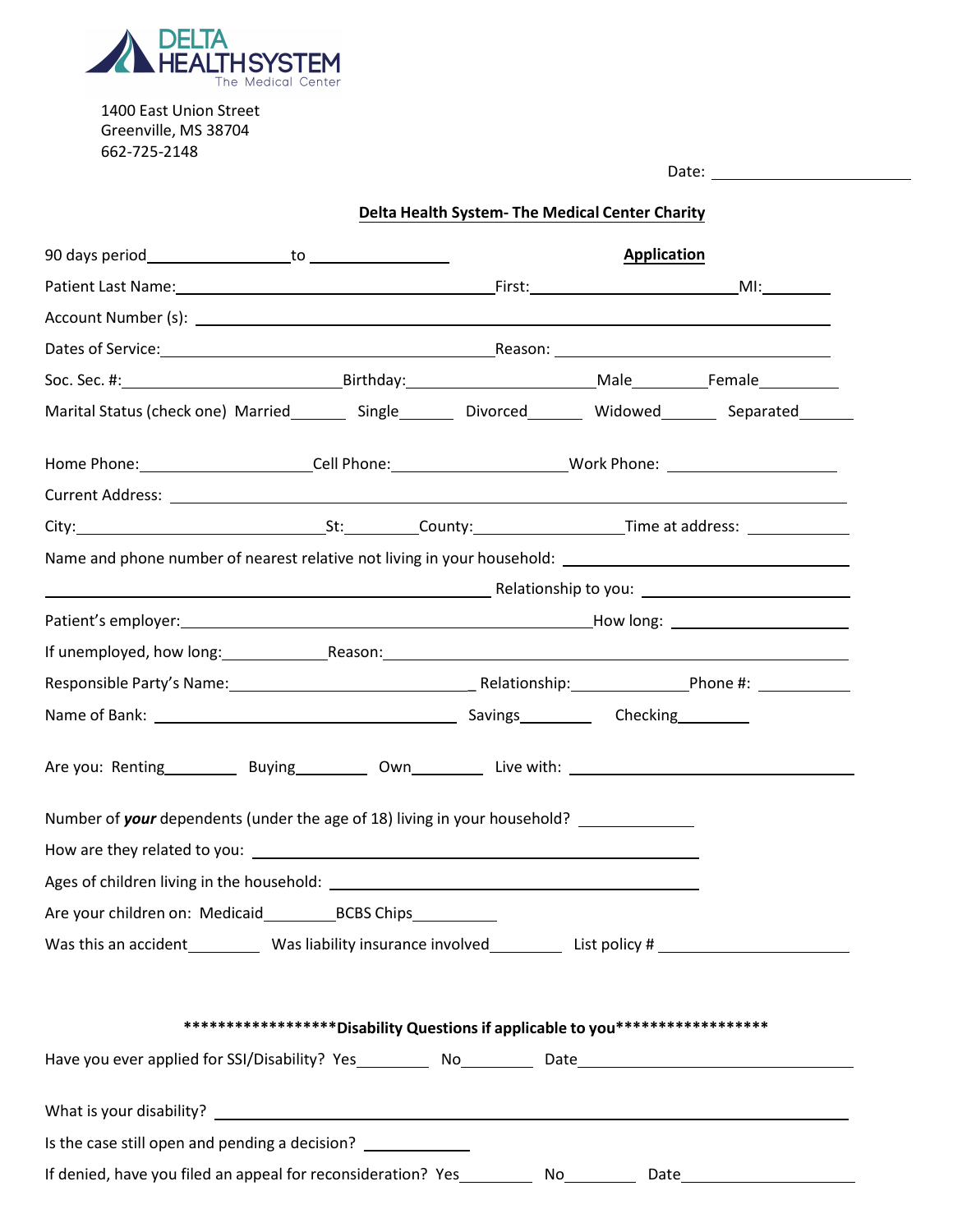

| 1400 East Union Street<br>Greenville, MS 38704<br>662-725-2148<br>Pending a hearing date or hearing approval? Yes | No l | Date |  |
|-------------------------------------------------------------------------------------------------------------------|------|------|--|
| Name of Physician that deemed you disable:                                                                        |      |      |  |
| Physician Contact #:                                                                                              |      |      |  |